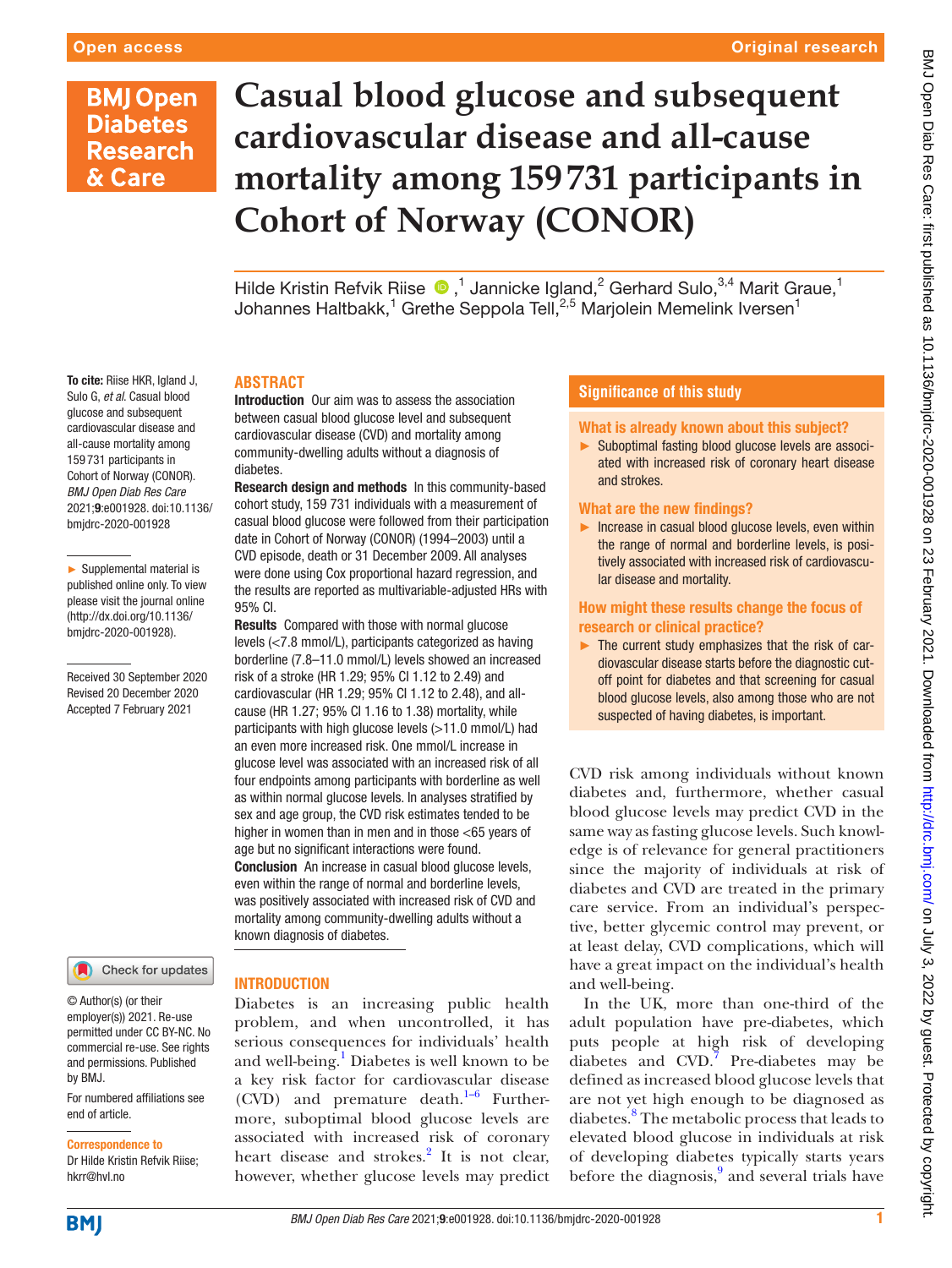#### Cardiovascular and metabolic risk

demonstrated that early identification and intervention in relation to high-risk individuals can prevent or delay the development of diabetes and its complications. $10-12$ Finally, when assessing hyperglycemia and CVD risk among men and women without diabetes, studies often require participants to be fasting for blood sampling purposes. In some settings, however, it is unrealistic to require all participants to be fasting, for instance, in community-based studies. Moreover, people are seldom fasting when they visit their general practitioner with various health problems or for routine annual consultations for adults. It is therefore important to investigate whether casual blood glucose level (ie, no instructions to participants as regards fasting) is associated with future CVD risk.

To our knowledge, studies examining the association between casual blood glucose and future risk of CVD in both women and men, especially in older adults, are missing. In Norway, health data from several regional community-based health surveys of more than 170 000 individuals are combined in the Cohort of Norway (CONOR) database.<sup>[13](#page-8-4)</sup> In the current study, CONOR was linked to the Cardiovascular Disease in Norway Project (CVDNOR), which includes information on all hospital stays with a cardiovascular or diabetes-related diagnosis from 1994 to 2009. Using these data, we aimed to assess the association between casual blood glucose level and subsequent CVD and mortality among communitydwelling adults without a known diagnosis of diabetes. We also aimed to outline the impact of age and sex on this association.

#### METHODS Data sources

By using the national identification number that is unique to every Norwegian resident, we linked information in the CONOR database to the CVDNOR project in order to study the association between casual blood glucose level and future CVD and/or mortality. CONOR contains health data and blood sample data from various regional health surveys conducted from 1994 to 2003.<sup>[13](#page-8-4)</sup> The CONOR database includes information obtained from self-administered questionnaires, physical examinations, and results of analyses of biological samples.

CVDNOR [\(https://cvdnor.w.uib.no/\)](https://cvdnor.w.uib.no/) was established as a collaborative research project between the University of Bergen and the Norwegian Knowledge Centre for the Health Services (now part of the Norwegian Institute of Public Health). Information on all hospital stays with a cardiovascular or diabetes-related diagnosis was retrieved from the electronic Patient Administrative Systems from 1994 to 2009[.14 15](#page-8-5) Data include patients' age at hospitalization, the time and date of hospitalization and discharge, main and secondary diagnoses (up to 20), and medical procedures (up to 30) performed during the hospital stay.

#### Study population

A total of 174 322 men and women participated in a CONOR survey from 1994 to 2003. We excluded participants with a previous diagnosis of acute myocardial infarction (AMI) or stroke (n=9371), allowing us to examine incident (first) events. Participants with known diabetes mellitus (n=4205) or who used antidiabetic medication (n=10) were also excluded, as were participants with blood glucose, cholesterol, weight, height or systolic blood pressure values under/above the  $0.1/99.9\%$  percentile (n=1005). The numbers of participants with missing data for each variable of interest after exclusions were as follows: serum glucose: 25 544 (16.0%), marital status: 573 (0.4%), educational level: 28 698 (18.0%), cholesterol: 259 (0.2%), systolic blood pressure: 427 (0.3%), body mass index (BMI): 4774 (0.5%), smoking:  $1697$  (1.1%), and time since last meal: 7967 (5.0%). Using multiple imputation (see statistical analyses below), the final sample consisted of 159 731 participants: 69 148 women and 61 853 men.

#### Exposure and endpoints

The exposure for the current study was casual blood glucose measured at participation date in CONOR, examined both as a continuous and a categorical variable (normal  $\langle 7.8 \text{ mmol/L}$ , borderline  $7.8-11.0 \text{ mmol/L}$ , and high  $>11.0$  mmol/L).

The endpoints include cardiovascular and all-cause mortality, as well as incident AMI and strokes. AMI was defined as a hospitalization with an AMI as the discharge diagnosis (International Classification of Diseases (ICD)-9 codes 410; ICD-10 codes I21–I22) or out-ofhospital death from coronary heart disease (ICD-9 codes 410–414; ICD-10 I20–25). Stroke was defined as a hospitalization with, or death from, a stroke (ICD: ICD-9 codes 430–434 and 436; ICD-10 codes I60–I61 and I63–I64, except I63.6). CVD mortality was defined as ICD-9 codes 390–459 and ICD-10 codes I00–I99.

#### Statistical analyses

The relationship between blood glucose and study outcomes was modelled using Cox proportional hazard regression, and the results are reported as HRs with 95% CIs. Follow-up time was calculated as the time from the participation date in CONOR until the study endpoint or 31 December 2009 (whichever occurred first). Blood glucose was introduced in the models as: (1) a three-level categorical variable (using the category <7.8 mmol/L as the reference) and (2) a continuous variable.

Glucose was introduced as a continuous variable using two different approaches: (1) we estimated the HR associated with a 1 mmol/l increment in glucose by including glucose as a continuous variable in the Cox model, assuming one common slope for the entire range of glucose values; and (2) we allowed for different slopes within each glucose category by modelling continuous glucose levels as linear splines with knots at 7.8 mmol/L and 11 mmol/L. Within each of the three glucose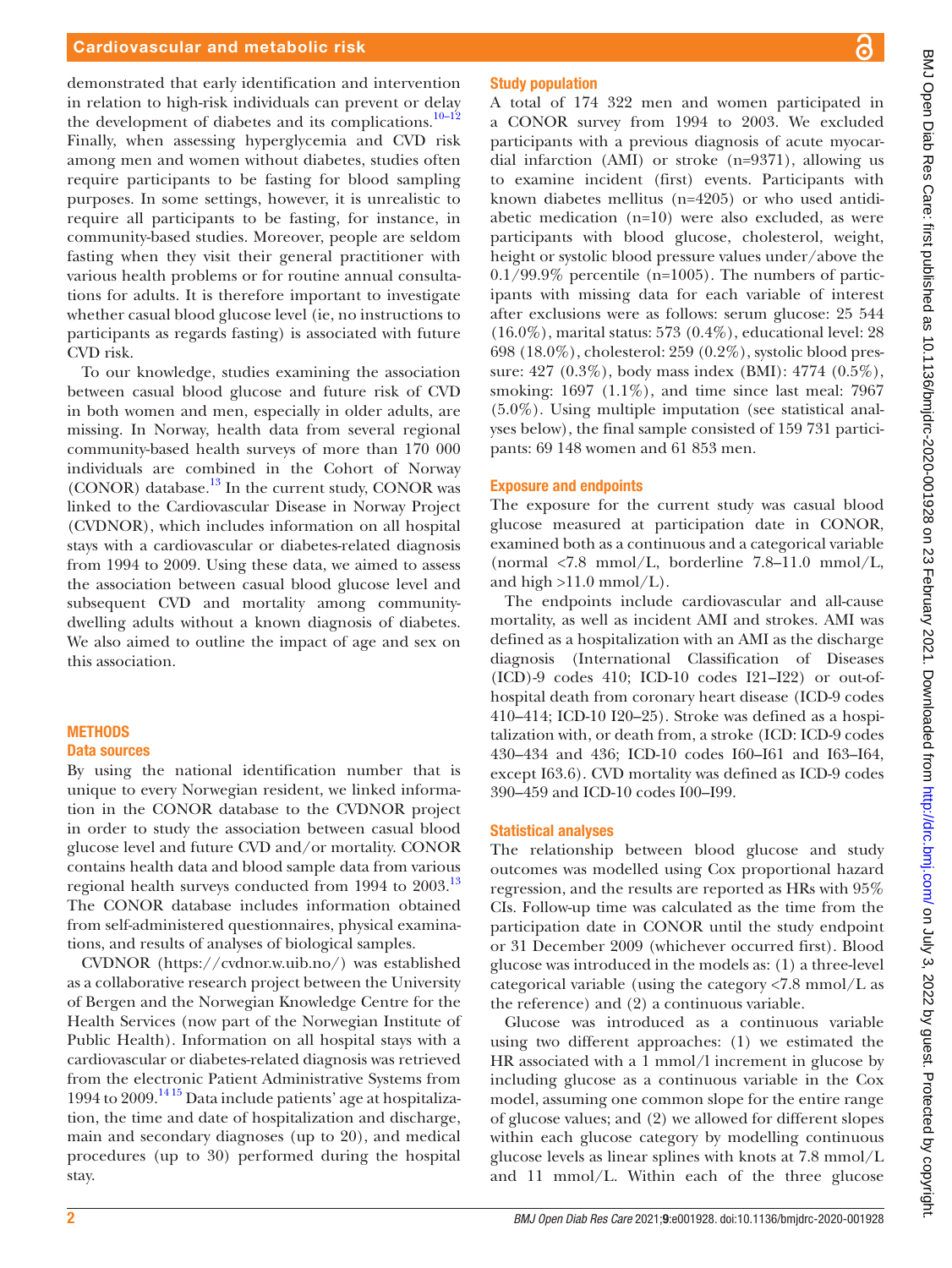categories, we estimated the HR associated with a 1 mmol/L increase in glucose levels.

In addition to analyses for the total study sample, we tested for potential interaction between glucose levels and sex and age group (≤65 and >65 years). The proportional hazard assumption was checked by inspecting log- (log) survival plots for categorical data and by using the estat phtest for continuous variables.

The following potential confounding variables were included in the models: age (years), sex, educational level (basic, upper secondary or tertiary education), marital status (married/cohabitant or other), daily smoking (yes or no), BMI  $(kg/m^2)$ , time since last meal (hours), total cholesterol (mmol/L), and systolic blood pressure (mm Hg). Age, cholesterol, blood pressure, and BMI were adjusted as linear variables in the models.

Multiple imputation by chained equations was used to address missing data for relevant variables.<sup>16</sup> Serum blood glucose was not measured in one of the health surveys included in CONOR, and missing data for glucose are therefore considered to be missing completely at random. For the current study, we imputed missing values for the exposure variable blood glucose  $(15.4\%)$ , as well as for marital status  $(0.4\%)$ , educational level (18%), cholesterol (0.2%), systolic blood pressure  $(0.3\%)$ , smoking  $(1.1\%)$ , BMI  $(0.3\%)$ , and time since last meal (5.0%). Imputation was done separately for each endpoint and each representation of glucose (categorical or continuous), with stratification by sex and age group. We created 20 imputed datasets for each combination of endpoint and glucose representation. Imputation models included endpoint variables (binary endpoint-variable and time-variable) and all potential confounders. Continuous variables (glucose, cholesterol, systolic blood pressure, BMI, and time since last meal) were imputed using linear regression, ordinal categorical variables (glucose category and level of education) were imputed using ordinal logistic regression, and binary variables (smoking, marital status) were imputed using binary logistic regression. The average relative variance reports the average relative increase in variance of the estimates due to the missing values. It varied from 0.0572 to 0.1357 in the present study. The closer this number is to zero, the less effect missing data have on the variance.<sup>17</sup>

The level of significance was defined as <0.05 and STATA V.16 was used in all analyses.

#### Ethical considerations

All CONOR survey participants signed a written informed consent to research and linkage of their data to health registries.

#### RESULTS

Sociodemographic and health characteristics of the CONOR survey participants (n=159 731) are presented in [table](#page-3-0) 1. A total of 69 148 (82.3%) women had normal glucose levels, while 1152 (1.4%) had borderline levels

and 126 (0.2%) had high levels. The corresponding numbers for men were 61 853 (81.7%), 1692 (2.2%) and 216 (0.3%), respectively.

Both women and men with high glucose levels were older at the time of enrollment in CONOR (64.9 years vs 48.3 years among women and 57.7 years vs 49.6 years among men) and had less education compared with those with normal glucose levels [\(table](#page-3-0) 1). Compared with women with normal glucose levels, women with high levels had higher serum total cholesterol (6.3 mmol/L vs 5.7 mmol/L) and higher systolic blood pressure (152.8 mm Hg vs 129.8 mm Hg), and a higher proportion had obesity (52.3% vs 15.5%). Women with the highest levels of glucose smoked less (17.5%) than women with normal (29.7%) or borderline (26.1%) glucose levels. Similar results were found for men. Compared with men with normal glucose levels, those with high levels had higher serum total cholesterol (6.1 mmol/L vs 5.8 mmol/L) and higher systolic blood pressure (149.0 mm Hg vs 136.3 mm Hg), and a higher proportion had obesity (41.2% vs 13.4%). In men, however, the highest proportion of smokers was found among those with borderline levels of glucose.

Multivariable Cox regression models comparing glucose categories are presented in [figure](#page-4-0) 1. Participants categorized as having a high glucose level showed an increased risk of a stroke (HR 1.79; 95% CI 1.31 to 2.43), cardiovascular mortality (HR 1.90; 95% CI 1.42 to 2.55), and all-cause mortality (HR 1.69; 95% CI 1.38 to 2.05) when compared with those with a normal glucose level [\(figure](#page-4-0) 1). Individuals with borderline glucose levels also showed an increased risk compared with those with normal glucose levels, but HRs were somewhat weaker compared with high glucose levels. Cox models only adjusted for age, sex, and time since last meal instead of full adjustment are presented in [online supplemental](https://dx.doi.org/10.1136/bmjdrc-2020-001928) [table S1.](https://dx.doi.org/10.1136/bmjdrc-2020-001928) HRs were generally stronger in these models than in the fully adjusted models in [figure](#page-4-0) 1. Sensitivity analyses on data without imputations are presented in [online supplemental table S2](https://dx.doi.org/10.1136/bmjdrc-2020-001928) and are comparable with the results from analyses done on imputed data.

When analyzing glucose as a continuous variable, a 1 mmol/L increase was associated with an increase in the risk of all endpoints, ranging from 3.0% to 16.0% [\(table](#page-5-0) 2). When using linear splines with knots at 7.8 and 11.0 (allowing for different linear slopes within each category), we observed that a 1 mmol/L increase in glucose levels was associated with a statistically significant increased risk of AMI, stroke and CVD, and all-cause mortality in participants with glucose levels <7.8 mmol/L, and in the risk of a stroke, CVD, and all-cause mortality in participants with glucose levels between 7.8 mmol/L and 11.0 mmol/L [\(table](#page-5-0) 2). The association between glucose levels and study endpoints was not significant in participants with glucose levels >11.0 mmol/L.

In analyses stratified by sex, we observed higher risk estimates for high and borderline glucose versus normal glucose for all four endpoints in women compared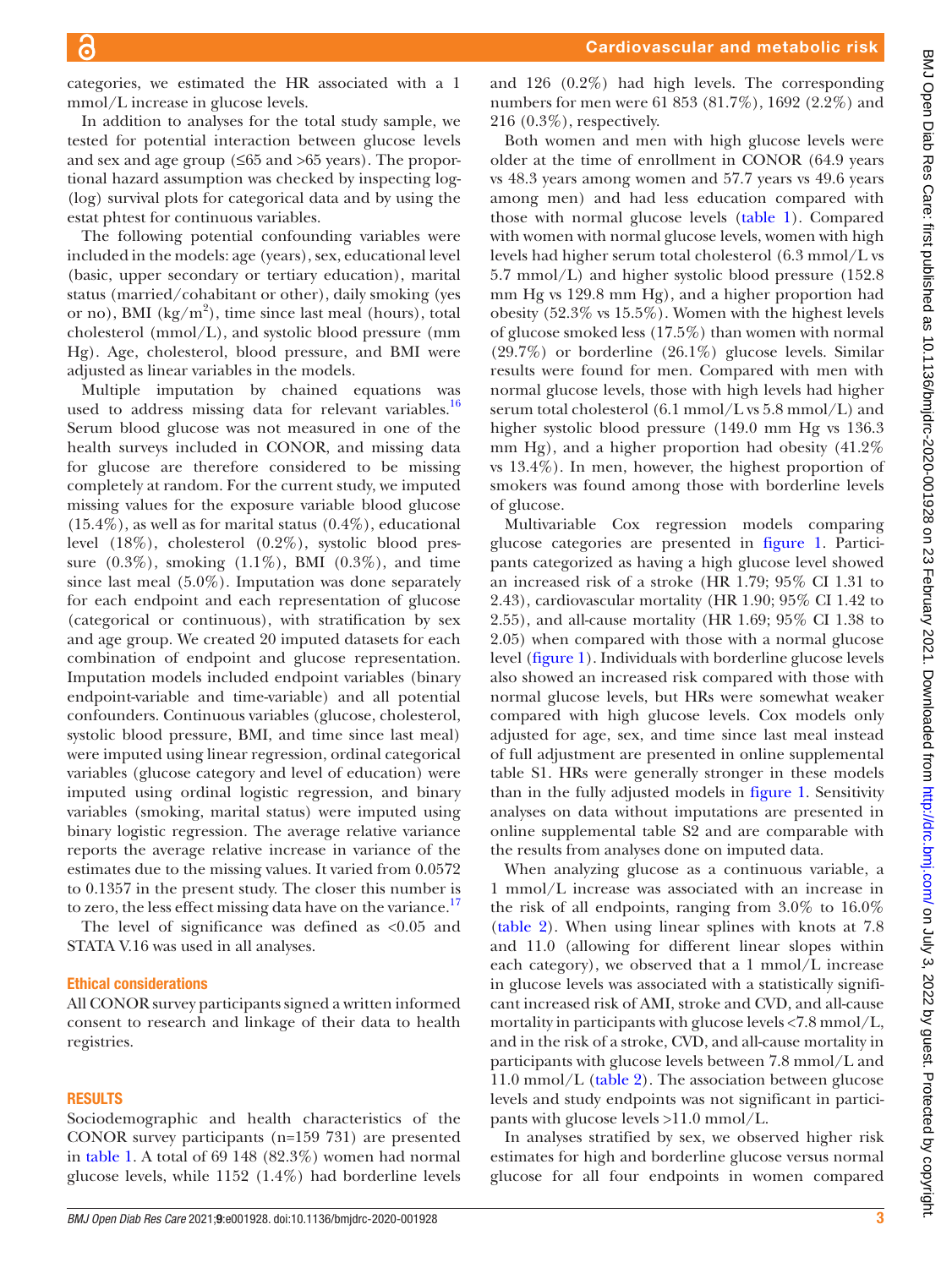BMJ Open Diab Res Care: first published as 10.1136/bmjdrc-2020-001928 on 23 February 2021 . Downloaded from <http://drc.bmj.com/> on July 3, 2022 by guest. Protected by copyright.

BMJ Open Diab Res Care: first published as 10.1136/bmjdrc-2020-001928 on 23 February 2021. Downloaded from http://drc.bmj.com/ on July 3, 2022 by guest. Protected by copyright.

<span id="page-3-0"></span>

| Sociodemographic and health characteristics of 159 731 participants in Cohort of Norway from 1993 to 2004<br>Table 1 |                                        |                                        |                                           |         |                   |  |
|----------------------------------------------------------------------------------------------------------------------|----------------------------------------|----------------------------------------|-------------------------------------------|---------|-------------------|--|
|                                                                                                                      | Casual blood glucose level at baseline |                                        |                                           |         |                   |  |
|                                                                                                                      | <b>Normal</b><br>(<7.8 mmol/L)         | <b>Borderline</b><br>(7.8–11.0 mmol/L) | <b>High</b><br>$($ >11.0 mmol/L) P value* |         | <b>Missingt</b>   |  |
| <b>Women (n=84 005)</b>                                                                                              |                                        |                                        |                                           |         |                   |  |
| No. (%)                                                                                                              | 69 148 (82.3)                          | 1152(1.4)                              | 126(0.2)                                  |         | 13 579 (16.2)     |  |
| Age, mean (SD)                                                                                                       | 48.3 (15.0)                            | 58.5 (15.5)                            | 64.9 (16.3)                               | < 0.001 | 46.8 (15.0)       |  |
| Marital status, n (%)                                                                                                |                                        |                                        |                                           | 0.070   |                   |  |
| Married/registered partnership                                                                                       | 41 460 (59.1)                          | 680 (59.1)                             | 63 (50.0)                                 |         | 7195 (53.1)       |  |
| Other                                                                                                                | 27 602 (39.9)                          | 471 (40.9)                             | 63 (50.0)                                 |         | 6356 (46.9)       |  |
| Education, n (%)                                                                                                     |                                        |                                        |                                           | < 0.001 |                   |  |
| <b>Basic education</b>                                                                                               | 17 614 (31.0)                          | 431 (48.4)                             | 50 (64.9)                                 |         | 4854 (36.0)       |  |
| Upper secondary education                                                                                            | 22 627 (39.8)                          | 294 (33.0)                             | 20(26.0)                                  |         | 4735 (35.1)       |  |
| Tertiary education                                                                                                   | 16 547 (29.1)                          | 165 (18.5)                             | 7(9.1)                                    |         | 3897 (28.9)       |  |
| Serum glucose, mmol/L, mean (SD)                                                                                     | 5.1(0.7)                               | 8.6(0.8)                               | 13.8(2.4)                                 | < 0.001 | -                 |  |
| Serum total cholesterol, mmol/L, mean (SD)                                                                           | 5.7(1.2)                               | 6.1(1.3)                               | 6.3(1.3)                                  | < 0.001 | 6.0(1.3)          |  |
| <b>Current smoker</b>                                                                                                | 20 562 (29.7)                          | 301(26.1)                              | 22(17.5)                                  | 0.002   | 4986 (36.7)       |  |
| Systolic blood pressure, mean (SD)                                                                                   | 129.8(21.1)                            | 141.3 (24.1)                           | 152.8 (24.6)                              | < 0.001 | 130.8 (21.4)      |  |
| BMI, mean (SD)                                                                                                       | 25.7(4.4)                              | 27.4(5.1)                              | 31.2(6.2)                                 | < 0.001 | 24.7(4.2)         |  |
| Obesity                                                                                                              | 10 670 (15.5)                          | 307 (27.7)                             | 57 (52.3)                                 | < 0.001 | 1452 (10.7)       |  |
| Time since last meal, mean (SD)                                                                                      | 1.9(1.4)                               | 1.0(1.1)                               | 1.6(1.3)                                  | < 0.001 | 2.2(1.5)          |  |
| Endpoints, n (%)                                                                                                     |                                        |                                        |                                           |         |                   |  |
| Acute myocardial infarction                                                                                          | 1637(2.4)                              | 66 (5.7)                               | 13(10.3)                                  | < 0.001 | 472 (3.5)         |  |
| <b>Stroke</b>                                                                                                        | 2187 (3.2)                             | 96 (8.3)                               | 19(15.1)                                  | < 0.001 | 573 (4.2)         |  |
| Cardiovascular death                                                                                                 | 1983 (2.9)                             | 109(9.5)                               | 22(17.5)                                  | < 0.001 | 539(4.0)          |  |
| All cause death                                                                                                      | 5850 (8.5)                             | 243(21.1)                              | 49 (38.9)                                 | < 0.001 | 1614 (11.9)       |  |
| Men (n=75 726)                                                                                                       |                                        |                                        |                                           |         |                   |  |
| No. (%)                                                                                                              | 61 853 (81.7)                          | 1692 (2.2)                             | 216(0.3)                                  |         | 11 965 (15.8)     |  |
| Age, mean (SD)                                                                                                       | 49.6 (15.0)                            | 57.5(14.3)                             | 57.7(14.1)                                | < 0.001 | 46.0 (13.9)       |  |
| Marital status, n (%)                                                                                                |                                        |                                        |                                           | < 0.001 |                   |  |
| Married/cohabitant                                                                                                   | 39 098 (63.4)                          | 1235 (73.1)                            | 135 (62.5)                                |         | 6652 (55.8)       |  |
| Other                                                                                                                | 22 338 (36.3) 454 (26.9)               |                                        | 81 (37.5)                                 |         | 5275 (44.2)       |  |
| Education, n (%)                                                                                                     |                                        |                                        |                                           | < 0.001 |                   |  |
| Basic education                                                                                                      | 11 448 (24.6)                          | 423 (35.8)                             | 62 (42.5)                                 |         | 3494 (29.4)       |  |
| Secondary education                                                                                                  | 21 161 (45.4)                          | 465 (39.3)                             | 56 (38.4)                                 |         | 4509 (37.9)       |  |
| Tertiary education                                                                                                   | 13 965 (30.0)                          | 294 (24.9)                             | 28 (19.8)                                 |         | 3887 (32.7)       |  |
| Serum glucose, mmol/L, mean (SD)                                                                                     | 5.3(0.8)                               | 8.7(0.8)                               | 13.9(2.5)                                 | < 0.001 | $\qquad \qquad -$ |  |
| Serum total cholesterol, mmol/L, mean (SD)                                                                           | 5.8(1.1)                               | 5.9(1.1)                               | 6.1(1.2)                                  | < 0.001 | 6.0(1.2)          |  |
| <b>Current smoker</b>                                                                                                | 17 910 (29.0)                          | 553 (32.7)                             | 66 (30.6)                                 | < 0.001 | 4533 (37.9)       |  |
| Systolic blood pressure, mean (SD)                                                                                   | 136.3 (17.8)                           | 144.7 (21.0)                           | 149.0 (21.1)                              | < 0.001 | 136,5 (16.7)      |  |
| BMI, mean (SD)                                                                                                       | 26.3(3.4)                              | 27.2(4.0)                              | 29.3(5.0)                                 | < 0.001 | 25.5(3.3)         |  |
| Obesity                                                                                                              | 8239 (13.4)                            | 369 (22.1)                             | 85 (41.2)                                 | < 0.001 | 1070 (9.0)        |  |
| Time since last meal, mean (SD)                                                                                      | 2.0(1.5)                               | 1.0(1.1)                               | 1.6(1.5)                                  | < 0.001 | 2.3(1.6)          |  |
| Endpoints, n (%)                                                                                                     |                                        |                                        |                                           |         |                   |  |
| Acute myocardial infarction                                                                                          | 3394 (5.5)                             | 145(8.6)                               | 21(9.7)                                   | < 0.001 | 821 (6.9)         |  |
| Stroke                                                                                                               | 2498 (4.0)                             | 131(7.7)                               | 23 (10.7)                                 | < 0.001 | 590 (4.9)         |  |
| Cardiovascular mortality                                                                                             | 2360 (3.8)                             | 130(7.7)                               | 25 (11.6)                                 | < 0.001 | 510(4.3)          |  |

Continued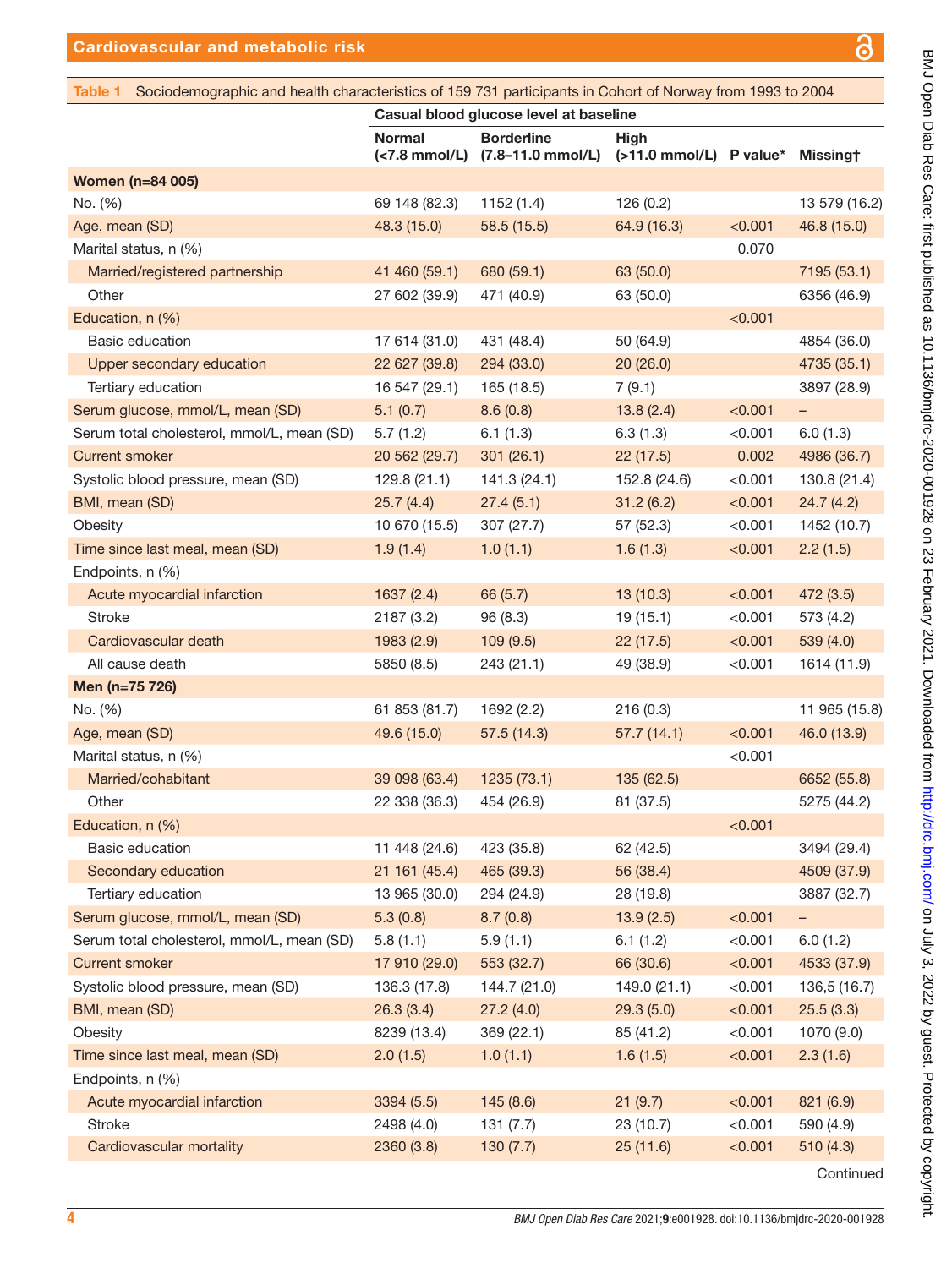| Table 1<br>Continued                                                                                                                                                                                                                                                                                                                                                                                                                                                                                               |                                        |                                                      |                                           |         |                 |  |  |
|--------------------------------------------------------------------------------------------------------------------------------------------------------------------------------------------------------------------------------------------------------------------------------------------------------------------------------------------------------------------------------------------------------------------------------------------------------------------------------------------------------------------|----------------------------------------|------------------------------------------------------|-------------------------------------------|---------|-----------------|--|--|
|                                                                                                                                                                                                                                                                                                                                                                                                                                                                                                                    | Casual blood glucose level at baseline |                                                      |                                           |         |                 |  |  |
|                                                                                                                                                                                                                                                                                                                                                                                                                                                                                                                    | <b>Normal</b>                          | <b>Borderline</b><br>(<7.8 mmol/L) (7.8–11.0 mmol/L) | <b>High</b><br>$($ >11.0 mmol/L) P value* |         | <b>Missingt</b> |  |  |
| All-cause mortality                                                                                                                                                                                                                                                                                                                                                                                                                                                                                                | 7267 (11.8)                            | 398 (23.5)                                           | 61(28.2)                                  | < 0.001 | 1614 (13.5)     |  |  |
| Number of missing: marital status: 573 (0.4%), education: 28 698 (18.0%), cholesterol: 259 (0.2%), systolic blood pressure: 427 (0.3%), BMI:<br>774 (0.5%), smoking: 1697 (1.1%), and time since last meal: 7967 (5.0%).<br>*Test for trend by comparing participants with normal, borderline, and high casual blood glucose. Regress for continuous variables and logit/<br>ologit for categorical variables.<br>†Persons with missing data on casual glucose level (before imputation).<br>BMI, body mass index. |                                        |                                                      |                                           |         |                 |  |  |

with men [\(table](#page-6-0) 3). The stronger HRs were especially apparent for subsequent risk of AMI for high glucose versus normal glucose with a multivariable-adjusted HR of 1.79 (95% CI 1.03 to 3.12) for women compared with 1.14 (95% CI 0.74 to 1.75) for men. Interaction tests for effect modification by sex were not significant for any of the endpoints.

Results from analyses stratified by age ( $< 65$  and  $\geq 65$ ) years) are presented in [online supplemental table S3.](https://dx.doi.org/10.1136/bmjdrc-2020-001928) In participants younger than 65 years of age, we found an increased risk of a stroke (HR 1.77; 95% CI 1.01 to 3.09), cardiovascular mortality (HR 2.66; 95% CI 1.45 to 4.89), and all-cause mortality (HR 1.68; 95% CI 1.07 to 2.56) when we compared those with high versus normal glucose levels. In participants aged 65 years and above, we observed a 60%–70% increased risk of all four endpoints for participants with high compared with normal glucose levels. Similar results, except for AMI, were found for participants aged 65 years and above with a borderline glucose level. Interaction tests for effect modification by age group were not significant for any of the endpoints.



<span id="page-4-0"></span>Figure 1 Casual blood glucose and risk of fatal or nonfatal acute myocardial infarction, stroke, cardiovascular mortality and all-cause mortality in 159 731 Norwegian men and women, followed up to 12.7 years (imputed data). All analyses adjusted for age, sex, cholesterol, systolic blood pressure, BMI, time since last meal, smoking, education and marital status. BMI, body mass index.

#### **CONCLUSIONS**

The results of the current study indicate that casual blood glucose level is a significant predictor of CVD and mortality among community-dwelling adults without a known diagnosis of diabetes. A linear increasing risk per 1 mmol/L increase in glucose level among participants with both normal and borderline glucose levels was found for AMI, stroke, and cardiovascular as well as all-cause mortality. The analyses also revealed higher relative risk estimates for all four endpoints in women compared with men, although not significantly higher. Furthermore, no clear pattern was found when stratifying the analyses by age group (<65 versus ≥65 years).

#### Comparison with other studies

Limited evidence is available on the association between casual blood glucose level and future CVD risk. In the current study, subjects without diagnosed diabetes but with blood glucose levels higher than normal, as well as borderline glucose levels below the diagnostic threshold for diabetes, were found to be at increased risk of CVD and mortality. The associations remained but were weaker after multivariable adjustment for other CVD risk factors. The mechanism behind the association between glucose level and future CVD remains uncertain, but results from in vitro and animal studies have suggested that, together, increased glucose levels, free fatty acids, and insulin resistance lead to, for example, oxidative stress and activation of protein kinase C isoform, which may further result in vasoconstriction, inflammation, and thrombosis.<sup>18 19</sup>

The results of the current study are consistent with the meta-analysis by Levitan *et al*, [20](#page-8-9) who analyzed 38 prospective observational studies and identified hyperglycemia in persons without a diagnosis of diabetes as a risk marker for CVD. They did, however, include studies with different measures of blood glucose (postload glucose, casual glucose, fasting glucose, or hemoglobin A1c), of which only four studies used casual blood glucose. A meta-analysis from 2011 that included a variety of study designs found no evidence of an association between casual blood glucose level and  $CVD$ .<sup>21</sup> A later study by Imano *et al*<sup>22</sup> from 2012 observed an increased risk of coronary heart disease in individuals with borderline and high glucose levels. This study did have a notably smaller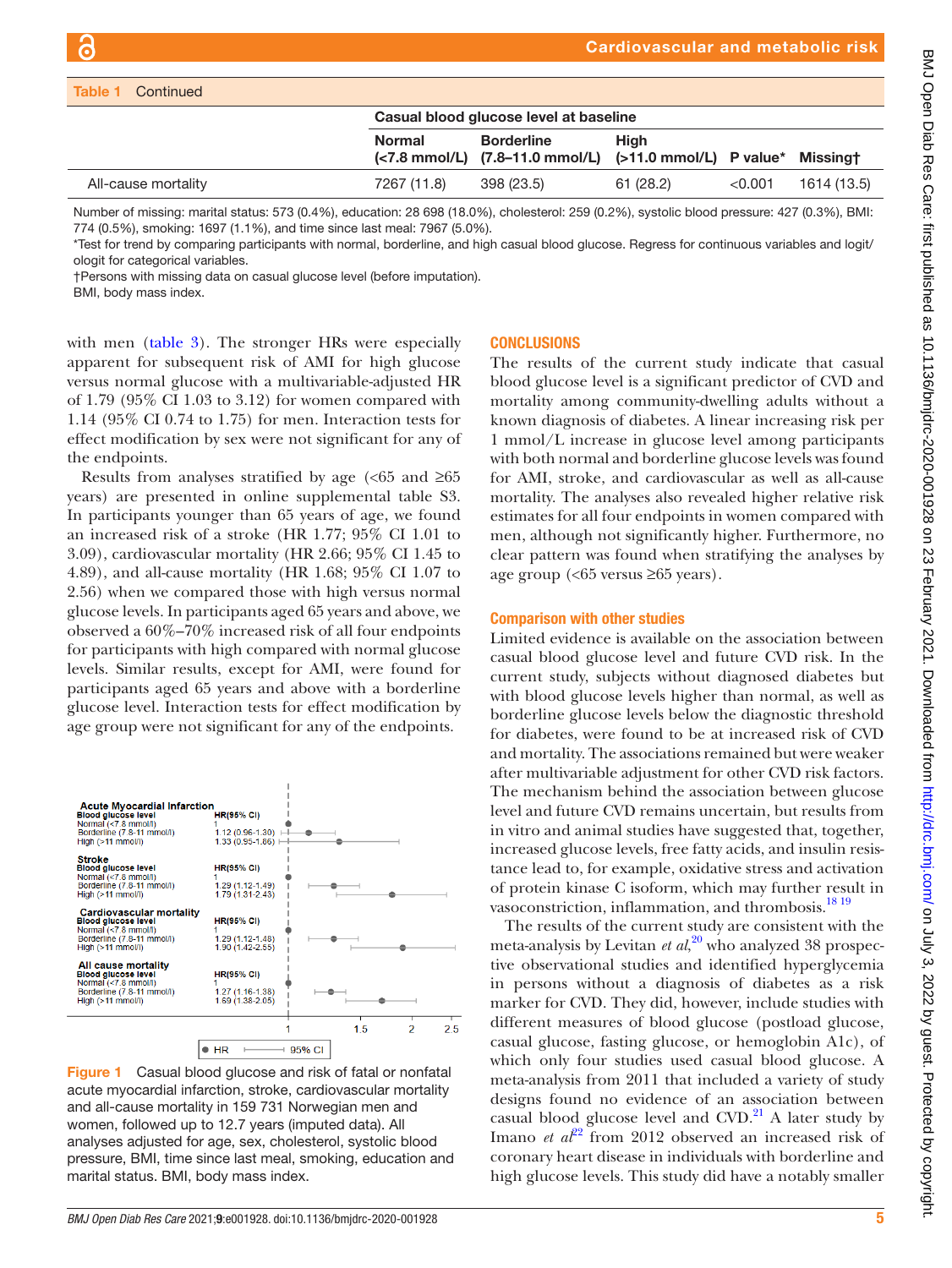<span id="page-5-0"></span>Table 2 HRs with 95% CIs per 1 mmol/L increase in casual glucose levels from Cox proportional hazards models\* with glucose analyzed as a continuous variable with and without linear splines in 159 731 Norwegian men and women, followed up to 12.7 years (imputed data)

|                                |                | HR (95% CI) for model with linear splines with three knots | <b>HR (95% CI) for</b><br>model without<br>linear splines |                               |                                |
|--------------------------------|----------------|------------------------------------------------------------|-----------------------------------------------------------|-------------------------------|--------------------------------|
| Events/no.                     |                | $<$ 7.8 mmol/L<br>(normal)t                                | 7.8-11.0 mmol/L<br>(borderline)†                          | $>11.0$ mmol/L<br>(high)†     | All groups<br>combined†        |
| Acute myocardial<br>infarction | 6569/159 731   | 1.03 (1.00 to 1.07)                                        | 1.01 $(0.92 \text{ to } 1.12)$                            | $1.06(0.96 \text{ to } 1.18)$ | 1.03(1.01 to 1.06)             |
| <b>Stroke</b>                  | 6117/159 731   | 1.03 (1.00 to 1.07)                                        | 1.16 (1.06 to 1.28)                                       | $0.98(0.89 \text{ to } 1.09)$ | 1.05 (1.03 to 1.07)            |
| Cardiovascular<br>mortality    | 5678/159 731   | 1.06 (1.02 to 1.10)                                        | 1.11 $(1.01 \text{ to } 1.22)$                            | $1.04$ (0.95 to 1.13)         | 1.07 $(1.04 \text{ to } 1.09)$ |
| All-cause mortality            | 17.096/159 731 | 1.05 (1.03 to 1.08)                                        | 1.13 (1.07 to 1.19)                                       | 1.00 (0.94 to 1.06)           | 1.06 (1.05 to 1.08)            |

\*Adjusted for age, sex, cholesterol, systolic blood pressure, BMI, time since last meal, smoking, education and marital status.

†HR per mmol/L increase in casual glucose levels with 95% CI.

BMI, body mass index.

study population (n=7332) than ours (n=1 59 731), and it only included individuals aged 40–69 years of age. Similar results were also found in the study by Kadowaki *et a* $l^2$ <sup>3</sup> from 2008, which analyzed more than 450 000 men and women aged 30 years and above.

In the current study, we also found a linear increasing risk per 1 mmol/L increase in glucose level among participants with both normal and borderline glucose levels for all four endpoints. This is in accordance with two Asian studies from  $2008$  and  $2016.<sup>23 24</sup>$  $2016.<sup>23 24</sup>$  $2016.<sup>23 24</sup>$  Thus, the use of casual glucose measurements in general practice might be an important marker for further follow-up to identify people at risk of diabetes and CVD many years before diagnosis. Such early identification of high-risk individuals can delay the development of diabetes and its complications. Nevertheless, few previous studies have examined the association between casual blood glucose levels and CVD risk in large community-based studies, which was the motivation for conducting the current study.

#### Differences between men and women

When looking at differences in CVD risk between the sexes, the risk estimates tended to be higher for all endpoints among women than among men in subjects with borderline or high glucose levels. These results are consistent with previous studies<sup>[20 22](#page-8-9)</sup> and indicate that hyperglycemia may be a stronger CVD risk factor among women than among men. The manifestations of CVD vary between the sexes, and it is well known that CVD risk among individuals with diabetes varies between the sexes. $25\frac{25}{6}$  Women appear to be more susceptible to hyperglycemia than men, and hyperglycemia may be associated with different CVD risk factors among women than among men.[20 27](#page-8-9) Extensive statistical adjustment for CVD risk factors does not seem to explain the observed sex differences, which may suggest that hyperglycemia cancels out some of the protective effect of female sex as regards CVD risk.<sup>[20](#page-8-9)</sup> Nevertheless, it is well known that

men develop CVD at a younger age and have a higher risk of developing coronary heart disease than women.<sup>[28](#page-8-14)</sup> When using relative effect measures such as HRs, the differences between men and women will be exaggerated because the same absolute risk increase will result in a higher relative risk increase among women. Also, in the current study, there were few individuals with high glucose level and we can therefore not rule out that the different effect of glucose level on CVD risk between the sexes would change if we had a larger study sample and thereby more statistical power.

#### Age differences

There is a lack of studies examining the association between casual blood glucose and future risk of CVD in older individuals. Only one<sup>29</sup> of the four studies assessing casual glucose in the meta-analysis from  $2004^{20}$  included participants aged 65 years and above and that study had a short follow-up period  $(<5$  years), fewer than 3000 study participants and no statistical adjustment for CVD risk factors. The study by Imano *et al* from 2012 included men and women aged 40–60 years,<sup>22</sup> while Kadowaki *et*  $a^2$ <sup>[23](#page-8-12)</sup> included participants aged 30 years and above. None of these three studies looked at potential age differences in relation to CVD risk with increasing glucose level. The Chinese study from 2016 by Bragg *et al*<sup>[24](#page-8-16)</sup> found a more or less similar risk of CVD mortality and major occlusive vascular disease in those with high glucose levels aged 35–59, 60–69, and 70–79 years, although with some indication of stronger associations with CVD risk among the youngest. Moreover, it has been found that, while those aged 51–60 years with diabetes have approximately a 2.5-fold higher risk of coronary heart disease than those without diabetes, those aged 31–40 years with diabetes have an approximately 17 times higher risk than individuals without diabetes. $30$  Furthermore, a study from the USA found that young (18–39 years of age) and middleaged (40–64 years of age) individuals have substantially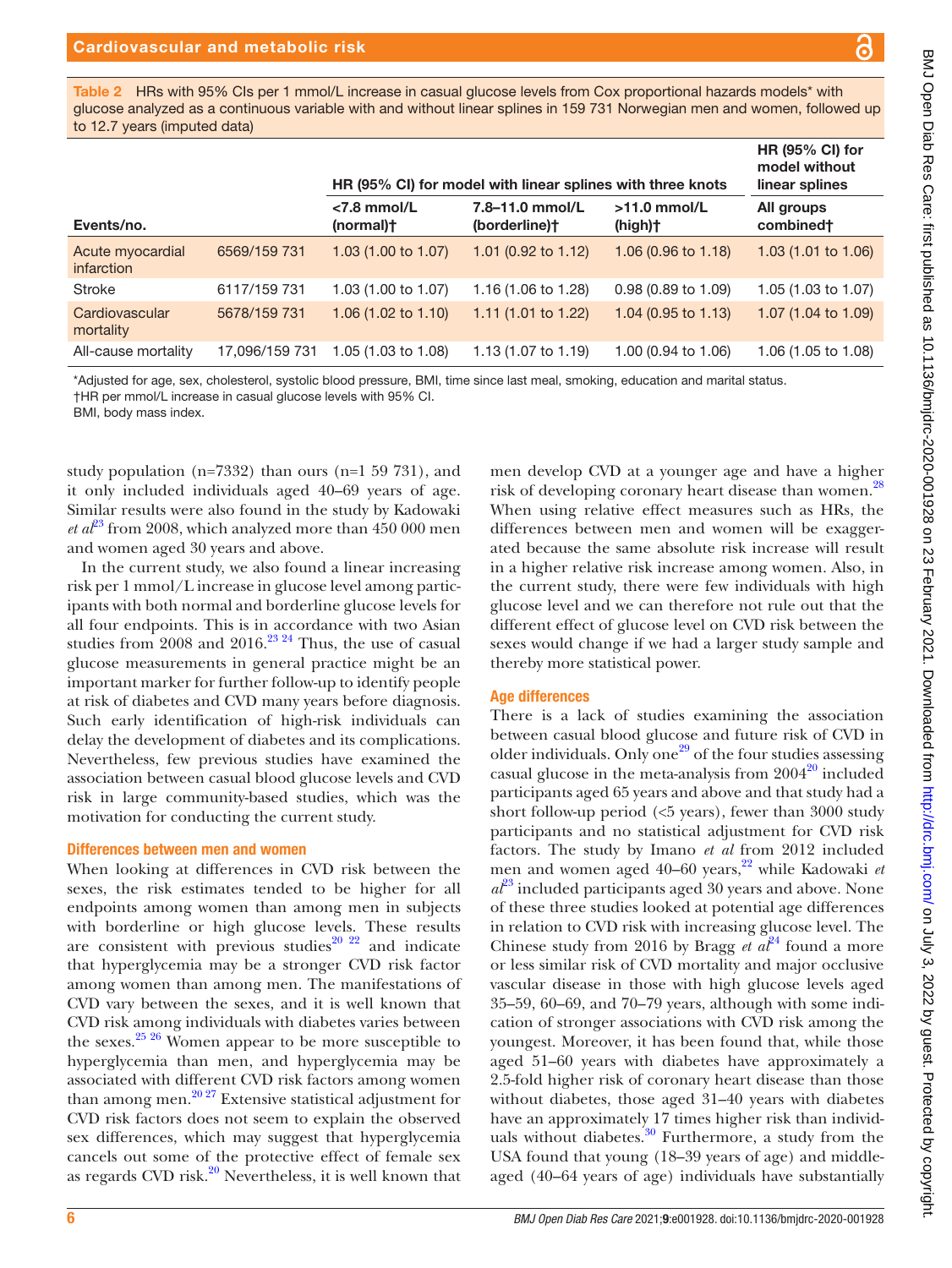<span id="page-6-0"></span>Table 3 Casual blood glucose and risk of incidence of fatal or non-fatal acute myocardial infarction and stroke and cardiovascular and all-cause mortality in 159 731 Norwegian men and women, followed up to 12.7 years, stratified by sex (imputed data)

|                                    |             | Baseline casual blood glucose level |                                                   |                     |  |
|------------------------------------|-------------|-------------------------------------|---------------------------------------------------|---------------------|--|
| Events/no.                         |             |                                     | <7.8 mmol/L (normal) 7.8-11.0 mmol/L (borderline) | >11.0 mmol/L (high) |  |
| <b>Acute myocardial infarction</b> |             |                                     |                                                   |                     |  |
| Women                              | 2188/84 005 |                                     |                                                   |                     |  |
| Adjusted HR (95 % CI)*             |             | $1$ (ref.)                          | 1.37 (1.07 to 1.76)                               | 1.98 (1.14 to 3.44) |  |
| Adjusted HR (95% CI) <sup>+</sup>  |             | $1$ (ref.)                          | 1.30 (1.02 to 1.68)                               | 1.79 (1.03 to 3.12) |  |
| Men                                | 4381/75 726 |                                     |                                                   |                     |  |
| Adjusted HR (95% CI)*              |             | $1$ (ref.)                          | 1.13 (0.95 to 1.35)                               | 1.33 (0.87 to 2.03) |  |
| Adjusted HR (95% CI) <sup>+</sup>  |             | $1$ (ref.)                          | 1.05 (0.88 to 1.26)                               | 1.14 (0.74 to 1.75) |  |
| <b>Stroke</b>                      |             |                                     |                                                   |                     |  |
| Women                              | 2875/84 005 |                                     |                                                   |                     |  |
| Adjusted HR (95% CI)*              |             | $1$ (ref.)                          | 1.46 (1.17 to 1.81)                               | 2.18 (1.38 to 3.45) |  |
| Adjusted HR (95% CI) <sup>+</sup>  |             | $1$ (ref.)                          | 1.39 (1.11 to 1.73)                               | 1.93 (1.21 to 3.05) |  |
| Men                                | 3242/75 726 |                                     |                                                   |                     |  |
| Adjusted HR (95% CI)*              |             | $1$ (ref.)                          | 1.33 (1.12 to 1.60)                               | 1.87 (1.24 to 2.83) |  |
| Adjusted HR (95% CI) <sup>+</sup>  |             | $1$ (ref.)                          | 1.23 (1.03 to 1.47)                               | 1.66 (1.09 to 2.53) |  |
| <b>Cardiovascular mortality</b>    |             |                                     |                                                   |                     |  |
| Women                              | 2653/84 005 |                                     |                                                   |                     |  |
| Adjusted HR (95% CI)*              |             | $1$ (ref.)                          | 1.53 (1.25 to 1.87)                               | 2.17 (1.40 to 3.35) |  |
| Adjusted HR (95% Cl) <sup>+</sup>  |             | $1$ (ref.)                          | 1.48 (1.22 to 1.81)                               | 1.99 (1.29 to 3.07) |  |
| Men                                | 3025/75 726 |                                     |                                                   |                     |  |
| Adjusted HR (95% CI)*              |             | $1$ (ref.)                          | 1.25 (1.04 to 1.51)                               | 1.98 (1.33 to 2.93) |  |
| Adjusted HR (95% CI) <sup>+</sup>  |             | $1$ (ref.)                          | 1.16 (0.97 to 1.40)                               | 1.81 (1.21 to 2.70) |  |
| <b>All-cause mortality</b>         |             |                                     |                                                   |                     |  |
| Women                              | 7756/84 005 |                                     |                                                   |                     |  |
| Adjusted HR (95% CI)*              |             | $1$ (ref.)                          | 1.29 (1.13 to 1.47)                               | 1.89 (1.42 to 2.52) |  |
| Adjusted HR (95% CI) <sup>+</sup>  |             | $1$ (ref.)                          | 1.27 (1.12 to 1.45)                               | 1.83 (1.36 to 2.46) |  |
| Men                                | 9340/75 726 |                                     |                                                   |                     |  |
| Adjusted HR (95% CI)*              |             | $1$ (ref.)                          | 1.29 (1.17 to 1.44)                               | 1.64 (1.27 to 2.12) |  |
| Adjusted HR (95% CI) <sup>+</sup>  |             | $1$ (ref.)                          | 1.27 (1.14 to 1.41)                               | 1.59 (1.22 to 2.08) |  |

\*Adjusted for age and time since last meal.

†Adjusted for age, cholesterol, systolic blood pressure, BMI, time since last meal, smoking, education and marital status.

BMI, body mass index.

higher glycemic levels than older adults.<sup>10</sup> In the current study, there was no clear effect modification by age for the association between glucose level and subsequent CVD and mortality. For AMI, the association was only significant for high glucose levels among those 65 years and older, while the association with cardiovascular mortality was most pronounced among those younger than 65 years of age. For strokes and all-cause mortality, only small differences were found between the two age groups with slightly stronger associations among those younger than 65 years. There was no significant interaction effect between age group and glucose for any of the endpoints, but given the small number of individuals and endpoints in the highest glucose category, this could be

a consequence of low power. Taken together, these findings may imply that the association between casual blood glucose and future risk of CVD is strongest among the youngest, although no firm conclusions can be drawn based on currently available research.

#### Strengths and weaknesses

The strength of the current study includes its communitybased cohort design and its use of information on glucose level and subsequent risk of CVD and mortality to conduct a large study of men and women without a known diagnosis of diabetes. We were able to investigate differences according to sex and age group and to adjust for the effect of several CVD risk factors. Some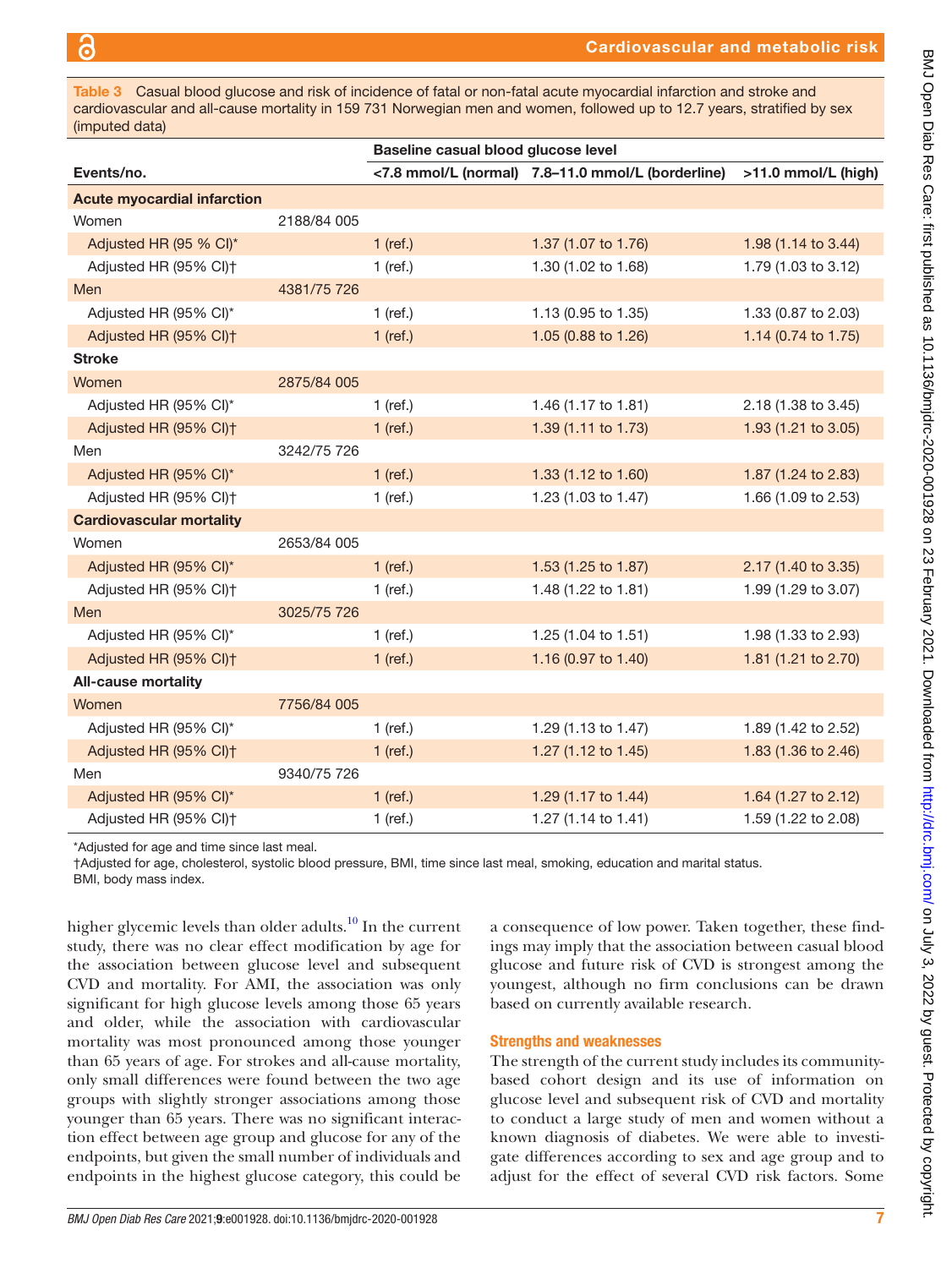#### Cardiovascular and metabolic risk

limitations also need to be addressed. First, this study was based on one single blood glucose measurement and not two, which is recommended in clinical guidelines. Thus, the results may not accurately reflect an individual's usual or longer term glucose and thereby indicate values over the diagnostic threshold. Moreover, no information was available about subsequent diabetes diagnoses among those with borderline or high glucose levels, and we were therefore unable to examine whether the increased CVD risk among these individuals was mediated by diabetes. There may also be individuals with undiagnosed diabetes at baseline. Second, by using casual glucose level, we had information on both fasting and non-fasting individuals, and although only 0.2% of the study population reported that it had been more than 7 hours since their last meal, it may not be suitable to categorize these individuals according to the same glucose categories as non-fasting participants. Compared with fasting glucose levels, casual levels may have larger intraindividual and interindividual variations due to the influence of sampling time (eg, time since last meal). $^{24}$  Also, previous studies have shown that both HbA1c and fasting blood glucose independently predict CVD.<sup>31-33</sup> However, Hemoglobin A1c (Hba1c) and blood glucose measure different aspects of glucose metabolism; HbA1c measures chronic glycemia, while blood glucose reflects glucose at the time of sampling. These two measures therefore identify different individuals at risk of CVD. Casual glucose has the advantage of lower costs and higher feasibility. Third, we imputed missing values for the main exposure variable: casual blood glucose. For the majority of the participants with missing glucose levels, the values were missing completely at random, because one of the regional health surveys in CONOR did not include measurement of glucose. For the remaining participants with missing values, it is reasonable to assume them to be missing at random given the other cardiovascular risk factors included in the model. We therefore do not believe that the imputation could have introduced any substantial bias. Lastly, there were considerable differences in baseline characteristics across categories of glucose levels and even though we have adjusted for confounding by using multiple regression, we cannot rule out that the associations found in the current study may be due to residual confounding because of imbalance between categories. The observed associations between continuous glucose and CVD risk within the normal and borderline range of glucose is however less prone to residual confounding caused by failure to reach covariate balance.

In conclusion, the current study found an association between elevated casual blood glucose level, even within the range of normal and borderline levels, and future CVD and mortality among adults without a known diagnosis of diabetes. These findings point to the importance of early identification of individuals at risk of diabetes and subsequent CVD. Screening for casual blood glucose levels also among those who are not suspected of having diabetes may be important from a public health viewpoint.

#### Author affiliations

<sup>1</sup>Department of Health and Caring Sciences, Western Norway University of Applied Sciences, Bergen, Vestlandet, Norway

<sup>2</sup>Department of Global Public Health and Primary Care, University of Bergen, Bergen, Vestlandet, Norway

<sup>3</sup> Centre for Disease Burden, Division of Mental and Physical Health, Norwegian Institute of Public Health, Bergen, Vestlandet, Norway

4 Oral Health Centre of Expertise in Western Norway, University of Bergen, Bergen, Vestlandet, Norway

5 Division of Mental and Physical Health, Norwegian Institute of Public Health, Bergen, Vestlandet, Norway

Acknowledgements The authors would like to thank Tomislav Dimoski of the Norwegian Institute of Public Health, Norway, for his contribution. He developed the software necessary for obtaining data from Norwegian hospitals and conducted the data collection and quality assurance of data in this project.

Contributors HKRR is the guarantor of this work and takes responsibility for the accuracy of the data analysis. HKRR also researched data and wrote the manuscript. JI acquired and facilitated data, researched data and reviewed/edited the manuscript. GS, MG and JH reviewed/edited the manuscript. GST acquired and facilitated data and reviewed/edited the manuscript. MMI was the principal investigator for the project, applied for approval from the regional committees and reviewed/edited the manuscript. The research idea was formulated by MMI, GST, MG, JI and JH.

Funding The authors have not declared a specific grant for this research from any funding agency in the public, commercial or not-for-profit sectors.

Disclaimer This study used data from the Norwegian Cause of Death Registry. The interpretation and reporting of these data are the sole responsibility of the authors, and no endorsement by the Norwegian Cause of Death Registry is intended, nor should be inferred.

Competing interests None declared.

Patient consent for publication Not required.

Ethics approval The study was approved by the Regional Committee for Medical and Health Research Ethics (2015/2045). All Cohort of Norway survey participants signed a written informed consent to research and linkage of their data to health registries.

Provenance and peer review Not commissioned; externally peer reviewed.

Data availability statement No data are available. The data and study material will not be made available to other researchers for purposes of reproducing the results or replicating the procedure by reason of ethical and data protective legislation.

Supplemental material This content has been supplied by the author(s). It has not been vetted by BMJ Publishing Group Limited (BMJ) and may not have been peer-reviewed. Any opinions or recommendations discussed are solely those of the author(s) and are not endorsed by BMJ. BMJ disclaims all liability and responsibility arising from any reliance placed on the content. Where the content includes any translated material, BMJ does not warrant the accuracy and reliability of the translations (including but not limited to local regulations, clinical guidelines, terminology, drug names and drug dosages), and is not responsible for any error and/or omissions arising from translation and adaptation or otherwise.

Open access This is an open access article distributed in accordance with the Creative Commons Attribution Non Commercial (CC BY-NC 4.0) license, which permits others to distribute, remix, adapt, build upon this work non-commercially, and license their derivative works on different terms, provided the original work is properly cited, appropriate credit is given, any changes made indicated, and the use is non-commercial. See:<http://creativecommons.org/licenses/by-nc/4.0/>.

#### ORCID iD

Hilde Kristin Refvik Riise<http://orcid.org/0000-0003-4688-7447>

#### **REFERENCES**

- <span id="page-7-0"></span>1 World Health OrganizationRoglic G. *Global report on diabetes*. Geneva, Switzerland: World Health Organization, 2016: 86.
- <span id="page-7-1"></span>2 Emerging Risk Factors Collaboration, Sarwar N, Gao P, *et al*. Diabetes mellitus, fasting blood glucose concentration, and risk of vascular disease: a collaborative meta-analysis of 102 prospective studies. *[Lancet](http://dx.doi.org/10.1016/S0140-6736(10)60484-9)* 2010;375:2215–22.